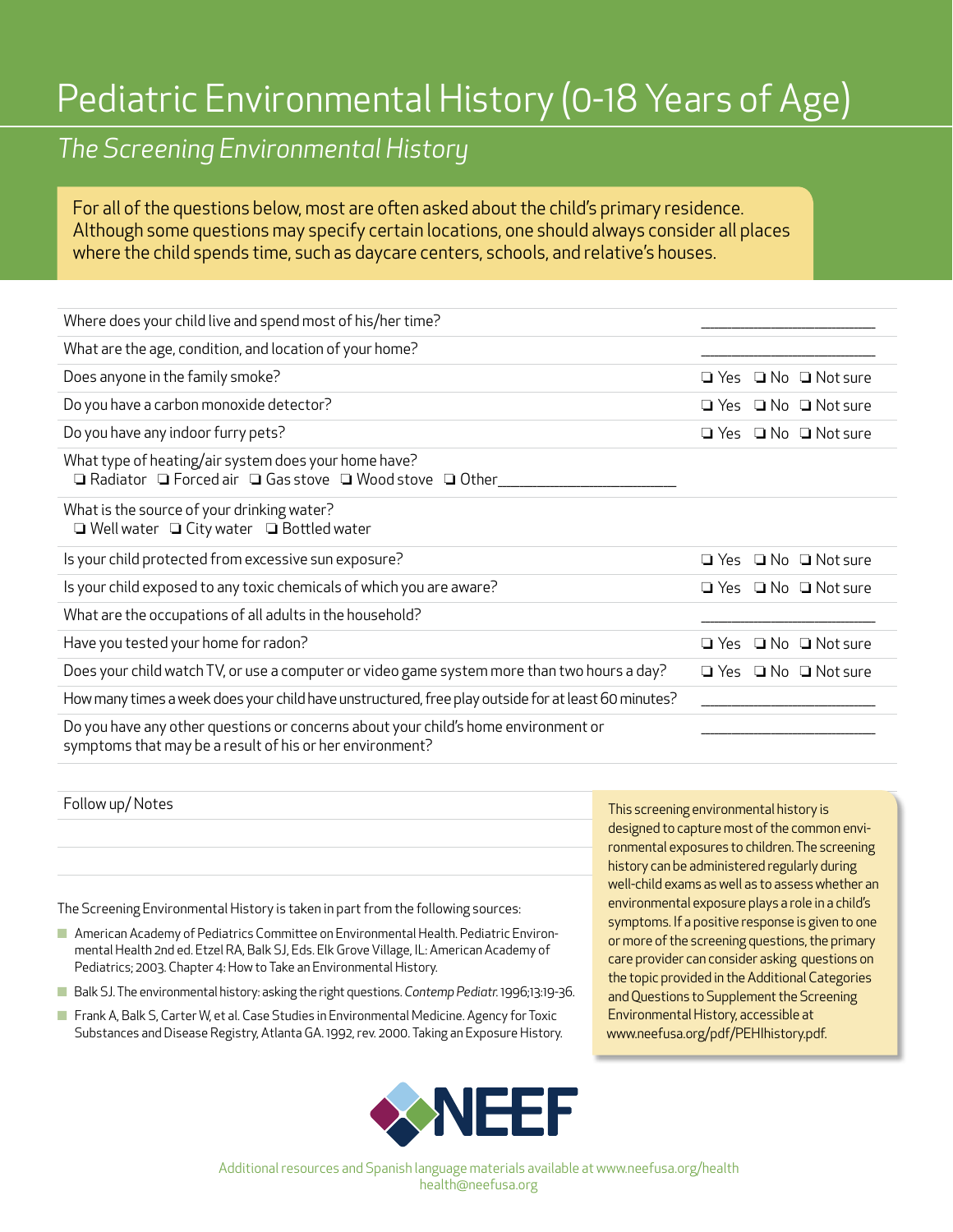# Pediatric Environmental History (0-18 Years of Age)

### *Additional Categories and Questions to Supplement The Screening Environmental History*

For all of the questions below, most are often asked about the child's primary residence. Although some questions may specify certain locations, one should always consider all places where the child spends time, such as daycare centers, schools, and relative's houses.

#### General Housing Characteristics (For lead poisoning, refer to Table 3.2 in CDC Managing Elevated Blood Lead Levels Among Young Children 1.usa.gov/KAL9Yc)

Do you own or rent your home?

| What year was your home built? (Or: Was your home built before 1978? 1950?)                       |                                      |
|---------------------------------------------------------------------------------------------------|--------------------------------------|
| Has your child been tested for lead?                                                              | $\Box$ Yes $\Box$ No $\Box$ Not sure |
| Is there a family member or playmate with an elevated blood lead level?                           | $\Box$ Yes $\Box$ No $\Box$ Not sure |
| Does your child spend significant time at another location? (e.g. baby sitters, school, daycare?) |                                      |
|                                                                                                   |                                      |

#### Indoor home environment (For asthma, refer to Environmental History Form for Pediatric Asthma Patient goo.gl/4JdUIs)

| If a family member smokes, does this person want to quit smoking?                        | $\Box$ Yes $\Box$ No $\Box$ Not sure  |
|------------------------------------------------------------------------------------------|---------------------------------------|
| Is your child exposed to smoke at the baby sitters, school, or daycare center?           | $\Box$ Yes $\Box$ No $\Box$ Not sure  |
| Do regular visitors to your home smoke?                                                  | $\Box$ Yes $\Box$ No $\Box$ Not sure  |
| Have there been renovations or new carpet or furniture in the home during the past year? | $\Box$ Yes $\Box$ No $\Box$ Not sure  |
| Does your home have carpet?                                                              | $\Box$ Yes $\Box$ No $\Box$ Not sure  |
| Is the room where your child sleeps carpeted?                                            | $\Box$ Yes $\Box$ No. $\Box$ Not sure |
| Do you use a wood stove or fire place?                                                   | $\Box$ Yes $\Box$ No. $\Box$ Not sure |
| Have you had water damage, leaks, or a flood in your home?                               | $\Box$ Yes $\Box$ No. $\Box$ Not sure |
| Do you see cockroaches in your home daily or weekly?                                     | $\Box$ Yes $\Box$ No $\Box$ Not sure  |
| Do you see rats and/or mice in your home weekly?                                         | $\Box$ Yes $\Box$ No. $\Box$ Not sure |
| Do you have smoke detectors in your home?                                                | $\Box$ Yes $\Box$ No $\Box$ Not sure  |

#### Air Pollution/Outdoor Environment (For asthma, refer to Environmental History Form for Pediatric Asthma Patient goo.gl/4JdUIs)

| Is your home near an industrial site, hazardous waste site, or landfill? | $\Box$ Yes $\Box$ No $\Box$ Not sure |
|--------------------------------------------------------------------------|--------------------------------------|
| Is your home near major highways or other high traffic roads?            | □ Yes □ No □ Not sure                |
| Are you aware of Air Quality Alerts in your community?                   | $\Box$ Yes $\Box$ No $\Box$ Not sure |
| Do you change your child's activity when an Air Quality Alert is issued? | □ Yes □ No □ Not sure                |
| Do you live on or near a farm where pesticides are used frequently?      | □ Yes □ No □ Not sure                |

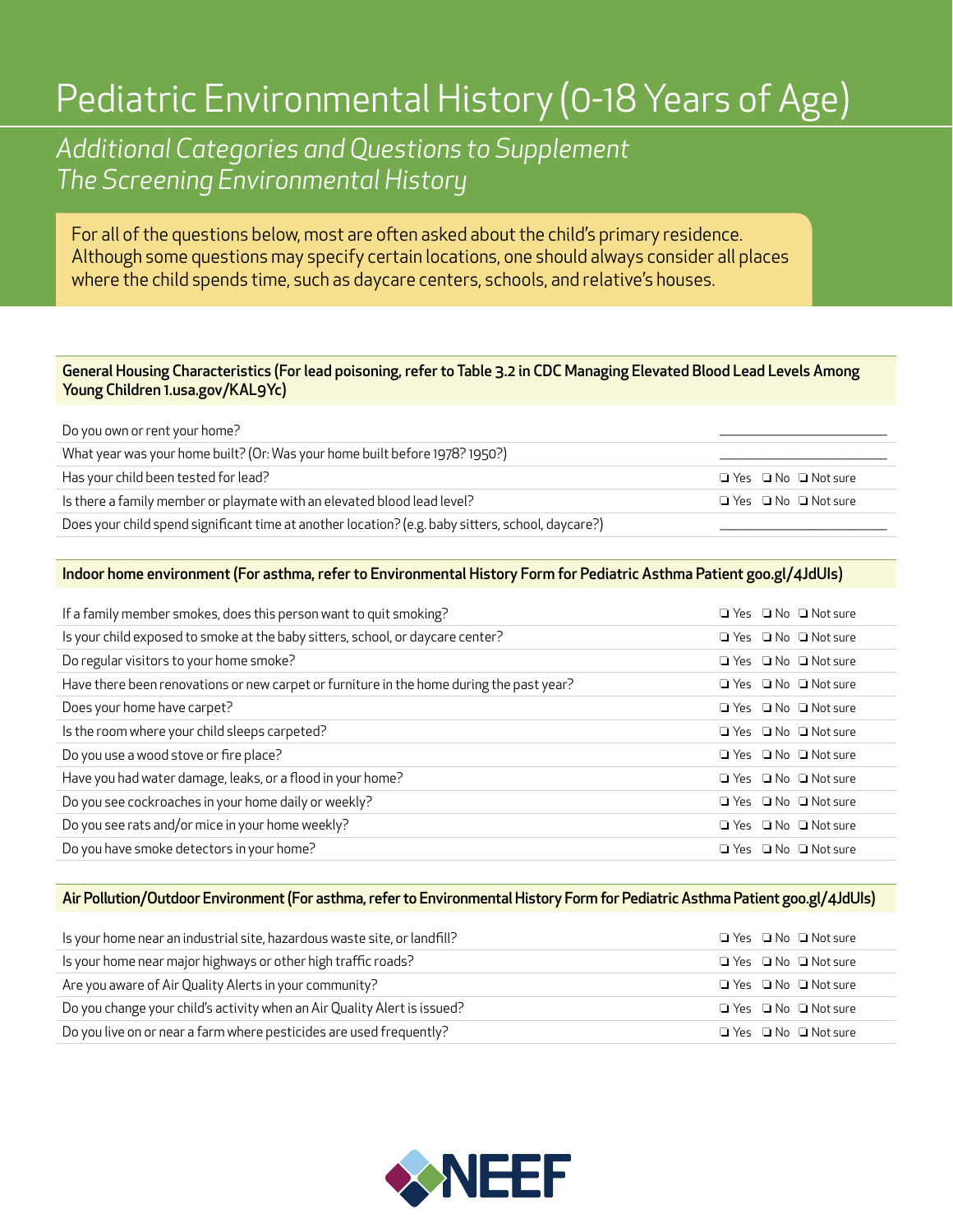#### Food and Water Contamination

| If you use well water for drinking, when was the last time the water was tested?<br>Coliform bacteria ______ Other microbials ______ Nitrites/nitrates ______ Arsenic ______ Pesticides |                                      |
|-----------------------------------------------------------------------------------------------------------------------------------------------------------------------------------------|--------------------------------------|
| For all types of water sources:                                                                                                                                                         |                                      |
| Have you tested your water for lead?                                                                                                                                                    | $\Box$ Yes $\Box$ No $\Box$ Not sure |
| Do you mix infant formula with tap water?                                                                                                                                               | $\Box$ Yes $\Box$ No $\Box$ Not sure |
| Which types of seafood do you normally eat?                                                                                                                                             |                                      |
| How many times per month do you eat that particular fish or shellfish?                                                                                                                  |                                      |
| How many times a week do you eat any of the following types of fish?<br>Shark_______ Swordfish________ Tile fish_______ King mackerel________ Albacore tuna________ Other_______        |                                      |
| How often do you wash fruits and vegetables before giving them to your child?                                                                                                           |                                      |
| What type of produce do you buy? $\Box$ Organic $\Box$ Local $\Box$ Grocery store $\Box$ Other                                                                                          |                                      |

#### Toxic Chemical Exposures (Also refer to Taking an Environmental History and Environmental and Occupational History in Recognition and Management of Pesticide Poisonings)

*Consider this set of questions for patients with seizures, frequent headaches, or other unusual or chronic symptoms*

| How often are pesticides applied inside your home?                     |                                      |
|------------------------------------------------------------------------|--------------------------------------|
| How often are pesticides applied outside your home?                    |                                      |
| Where do you store chemicals/pesticides?                               |                                      |
| Do you often use solvents or other cleaning or disinfectant chemicals? |                                      |
| Do you have a deck or play structure made from pressure treated wood?  | $\Box$ Yes $\Box$ No $\Box$ Not sure |
| Have you applied a sealant to the wood in the past year?               | □ Yes □ No □ Not sure                |
| What do you use to prevent mosquito bites to your children?            |                                      |
| How often do you apply that product?                                   |                                      |

#### Occupations and Hobbies

| What type of work does your child/teenager do?                                                          |                       |
|---------------------------------------------------------------------------------------------------------|-----------------------|
| Do any adults work around toxic chemicals?                                                              | □ Yes □ No □ Not sure |
| If so, do they shower and change clothes before returning home from work?                               | □ Yes □ No □ Not sure |
| Does the child or any family member have arts, crafts, ceramics, stained glass work or similar hobbies? | □ Yes □ No □ Not sure |
|                                                                                                         |                       |

#### Health Related Questions

| Have you ever relocated due to concerns about an environmental exposure?                                                 |  | $\Box$ Yes $\Box$ No $\Box$ Not sure |  |
|--------------------------------------------------------------------------------------------------------------------------|--|--------------------------------------|--|
| Do symptoms seem to occur at the same time of day?                                                                       |  | $\Box$ Yes $\Box$ No $\Box$ Not sure |  |
| Do symptoms seem to occur after being at the same place every day?                                                       |  | $\Box$ Yes $\Box$ No $\Box$ Not sure |  |
| Do symptoms seem to occur during a certain season?                                                                       |  | $\Box$ Yes $\Box$ No $\Box$ Not sure |  |
| Are family members/neighbors/co-workers experiencing similar symptoms?                                                   |  | $\Box$ Yes $\Box$ No $\Box$ Not sure |  |
| Are there environmental concerns in your neighborhood, child's school, or day care?                                      |  | $\Box$ Yes $\Box$ No $\Box$ Not sure |  |
| Has any family member had a diagnosis of any of the following?<br>□ Asthma □ Autism □ Cancer □ Learning disability       |  |                                      |  |
| Does your child suffer from any of the following recurrent symptoms?<br>□ Cough □ Headaches □ Fatigue □ Unexplained pain |  |                                      |  |